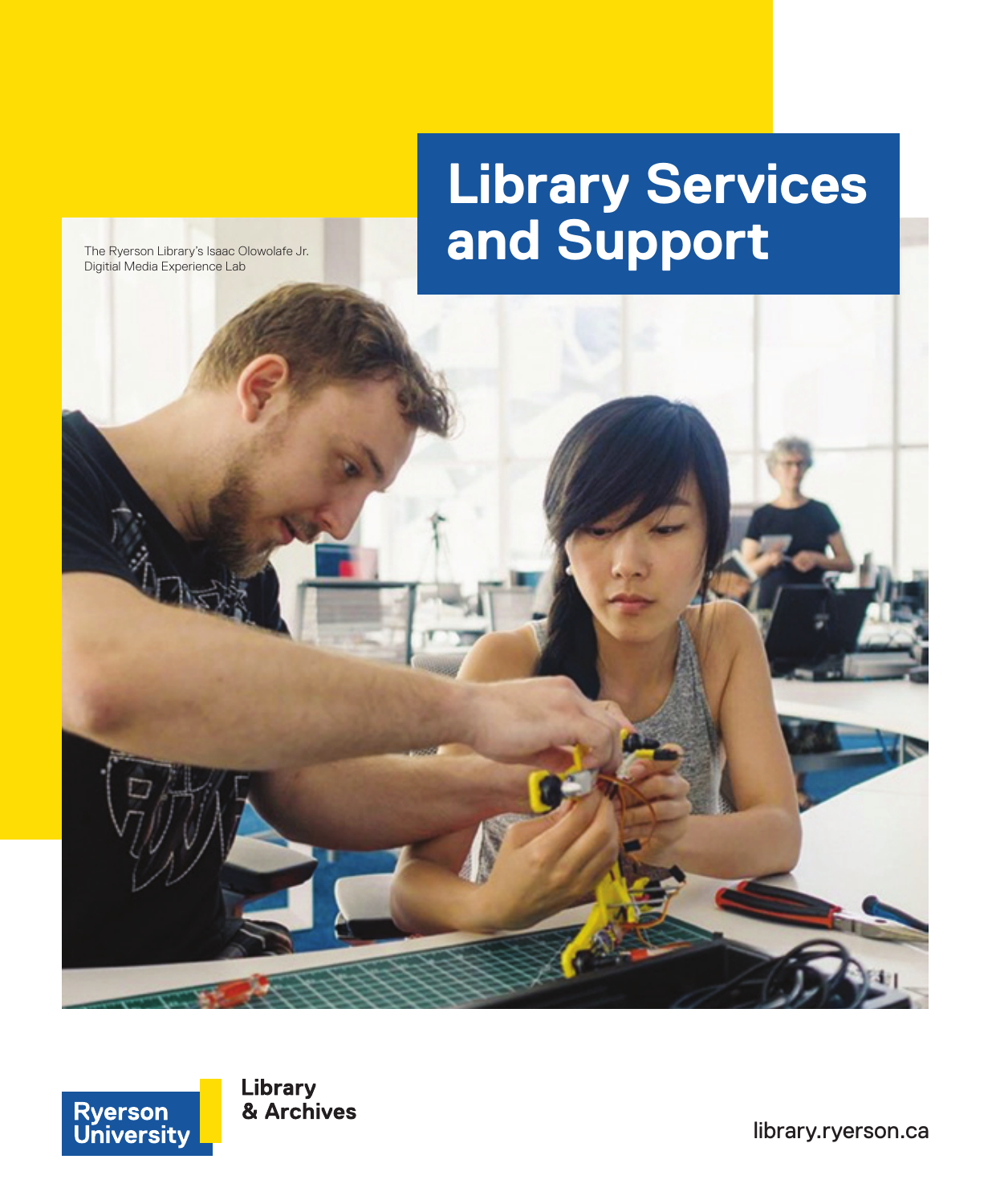## **Information for Borrowers**

Visit <library.ryerson.ca>to check your library account and to access millions of print and online resources, including books, journal articles, databases, media resources and datasets.

#### **Library Cards**

OneCards/library cards are issued to all full- and part-time program students. Cards are available to continuing education students, alumni, external users, current and retired staff and faculty, and others under varying conditions. Visit [library.ryerson.](library.ryerson.ca/services/borrower) [ca/services/borrower](library.ryerson.ca/services/borrower) for more information on services for bor

## **Loan Periods and Fines**

You are responsible for all items borrowed on your card as well as any charges accrued on items that are overdue, lost or damaged. Lost or stolen cards must be reported immediately to the Library; all items borrowed using your card before it has been reported missing will remain your responsibility. Fees and fines may be paid at the Circulation Desk. Note: all fines, including maximums, are doubled for items returned past recall due dates.

| rrowers. | <b>Books</b>      | Regular Ioan 2 weeks<br>(renewable) or 7 days<br>(renewable) | 50 cents per day<br>(\$20 maximum<br>per item) |
|----------|-------------------|--------------------------------------------------------------|------------------------------------------------|
|          | Reserve materials | 2 hours or 1 day<br>(non-renewable)                          | \$1 per hour<br>(\$50 maximum<br>per item)     |
|          | Laptops           | 4 hours                                                      | \$20 per hour<br>(\$500 maximum<br>per item)   |

**Loan Type Period Fines**

## **Renewals**

A book may be renewed a limited number of times, provided there is no hold or recall on the item. You can renew materials online through your library account. Reserve materials may not be renewed.

## **Holds**

A hold may be placed on a book that is on loan. Library users who have supplied their email addresses will be contacted when the hold is available. Holds can also be monitored through your library account.

## **Services**

#### **Accessibility** [library.ryerson.ca/services/](library.ryerson.ca/services/disabilities)

## disabilities

Accessible formats and captioning are available to students registered with the Access Centre.

## **Media Services**

<library.ryerson.ca/services/av> The latest film and music releases are available in various formats such as CDs, DVDs and streaming platforms.

## **Technology Assistance**

#### [library.ryerson.ca/services/](library.ryerson.ca/services/technology/ts) technology/ts

Staff are available to assist with accounts and printer- and computerrelated issues.

## **Interlibrary Loan**

<library.ryerson.ca/services/ill/racer> Interlibrary loan (also known as RACER) enables you to submit online requests for books and articles from other libraries.

## **One-stop Course Readings**

[library.ryerson.ca/services/reserve](library.ryerson.ca/services/ill/racer) 24/7 online access to course readings through D2L Brightspace.

## **Copyright**

<library.ryerson.ca/copyright> The Library offers copyright services for the Ryerson community to ensure course readings are copyrightcompliant.

## **Photocopying & Printing** [library.ryerson.ca/services/](library.ryerson.ca/services/technology) technology

Use your OneCard or a copy card at several locations. Black & white printing is 7 cents per page; colour printing is 49 cents per page.

## **Academic Support**

## **Research Help**

<library.ryerson.ca/services/refserv> Book a 30-minute appointment online or drop in to the Research Help area (2nd floor). Research assistance is provided online 7 days a week at <library.ryerson.ca/ask>.

## **Research Guides**

## <learn.library.ryerson.ca>

Research Guides are developed and maintained by subject librarians who select and organize the best available resources for your research needs.

## **Liaison Services**

## <library.ryerson.ca/liaison>

Faculty and graduate students can contact subject librarians to arrange library instruction for classes, to request items to add to the collection and for assistance with research.

#### **Isaac Olowolafe Jr. Digital Media Experience (DME) Lab** <library.ryerson.ca/dmelab>

The DME Lab helps students enhance technology skills through workshops, peer tutoring and one-on-one instruction, and provides access to specialized equipment, emerging technologies and experiential learning opportunities.

## **Geospatial, Map and Data Centre**  <library.ryerson.ca/gmdc>

This centre provides access to geospatial and social science data, paper maps, and a GIS and data lab with specialized software such as ArcGIS and SPSS.

## **Library Collaboratory** <library.ryerson.ca/collab>

The Library Collaboratory is a unique library space and initiative empowered by digital technologies that supports faculty-led digital learning and interdisciplinary research projects.

## **Archives and Special Collections** <library.ryerson.ca/asc>

The Archives serves as the institutional memory of the Ryerson community. Special Collections contains rare and special books, and collections related to Ryerson research and scholarly activities.

## **Study Space**

### [library.ryerson.ca/services/facilities/](library.ryerson.ca/services/facilities/study-space) study-space

Group study space can be booked online. Quiet study space is available on floors 6 – 9. Silent study space is on floor 10.